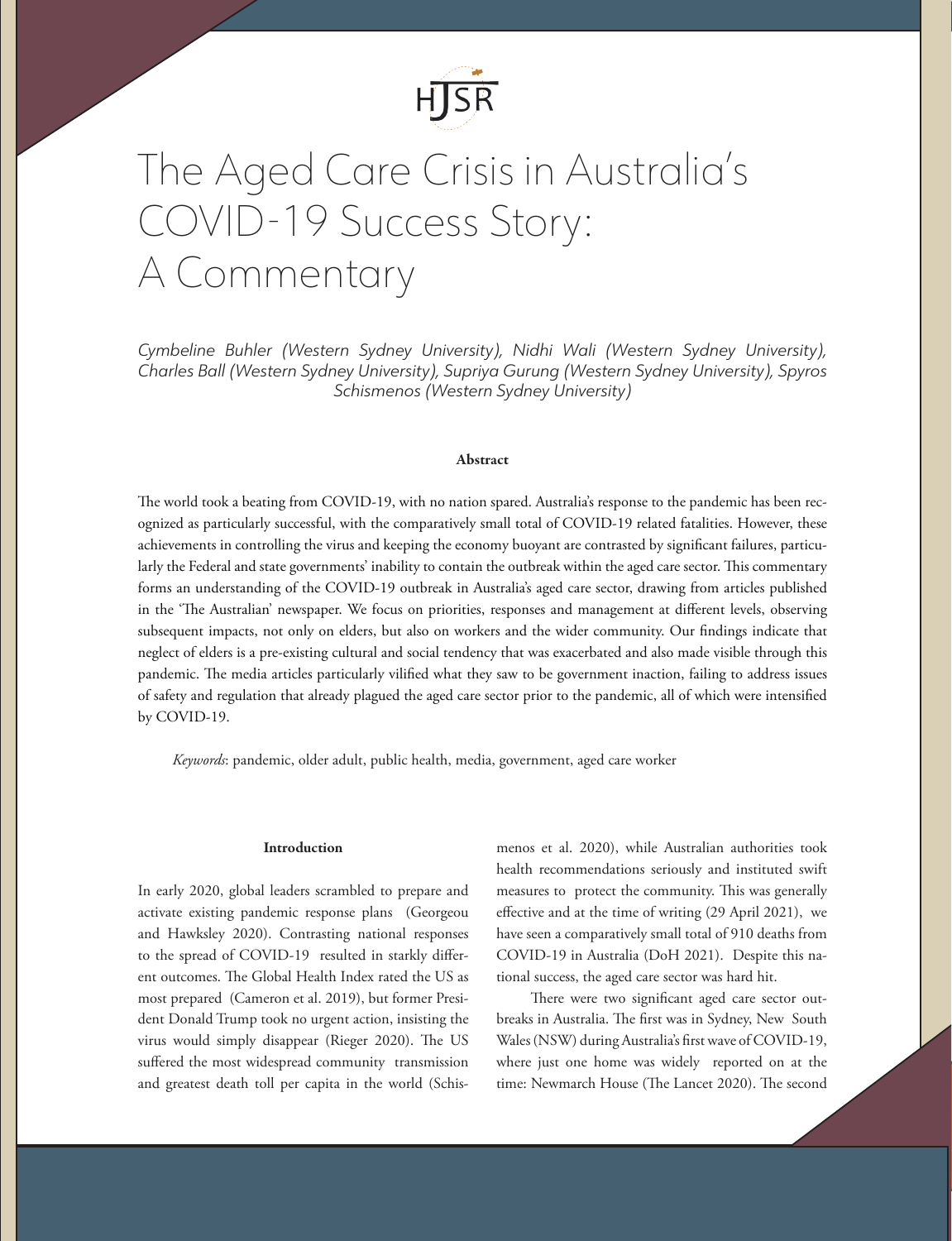outbreak was in Melbourne, Victoria, where the virus spread to several aged care homes, playing a considerable part in that state's struggle to contain a second wave of COVID-19. Reportage of the aged care crisis across Melbourne gave extensive coverage to the situation at another home called St Basil's, which came to epitomize the crisis across the sector (Gailberger 2020bc).

This commentary focuses on the COVID-19 outbreak in the aged care sector in Australia, and emphasizes the responses and management at different levels, as well as impacts on elders, aged care workers, and the wider community. To develop this paper, we analyzed 203 articles published in 'The Australian' from 1 March 2020 (marking the beginning of the first wave) until 15 August 2020 (marking the turn around when case numbers started to reduce). We chose 'The Australian' as our single media platform as it is one of the most widely accessible news sources, and the only nationally distributed newspaper in Australia. The following sections present reportage pointing to failures that caused and exacerbated the outbreak. These failures were attributed to: (i) the Federal government, which manages aged care; (ii) state governments, which manage health; (iii) the aged care sector, which did not respond effectively; and (iv) aged care workers, who were caught at the center of the crisis.

## How it began: Management of the COVID-19 outbreak

Early in the pandemic, aged care workers and their representatives questioned the sector's capacity to respond effectively to pandemic conditions. Phill Tsingos, President of The Nurses' Professional Association of Queensland, flagged concerns about workers' capacity to handle the COVID-19 crisis without additional training or official advice specific to aged care. Other concerns he identified included facilities not being appropriately designed for pandemics (e.g., lack of air circulation systems) and not having access to suitable personal protective equipment (PPE) (Lunn 2020d). The NSW Nurses' and Midwives' Association also raised a warning at the beginning of the pandemic about the risk of COVID-19 spreading in aged care homes, citing vulnerabilities among elderly residents, shortage of registered nurses and lack of infection control training among staff (Lynch 2020). These concerns were widely over-ridden with confident claims of capacity from Federal and state governments and peak bodies. Patricia Sparrow, CEO of Aged and Community Services Australia, claimed that annual flu preparedness meant that infectious disease measures were already in place. Sean Rooney, CEO of Leading Aged Services supported her position, identifying the 2017 influenza outbreak as a trigger for updating infection control strategies with focus on "staffing provision and protocols, to contain the spread of viruses and maintain an adequate workforce" (Lunn 2020d). Despite this, COVID-19 was poorly managed in the aged care sector, demonstrating inadequate sector management and problems in coordination between Federal and state governments and aged care facilities management.

The first substantial aged care outbreak at Anglicare's Newmarch House spread from a worker, who had worked six shifts while unknowingly COVID-19 positive, causing nine infections among residents and staff. The NSW Health Minister, Brad Hazzard, claimed the worker had not been 'doing the right thing'. This drew broad criticism with Health Services Union State Secretary, Gerard Hayes, insisting "the government should not victimize people who might test positive for COVID-19" (Norington 2020). As the death toll rose to sixteen residents, the Aged Care Quality and Safety Royal Commission threatened to revoke Newmarch House's aged care license, issuing them with a Notice to Agree, contingent upon improvement of services, and not accepting new residents (Lunn 2020c). Hazzard issued an apology to families who had lost loved ones, but attempted to absolve his government of responsibility insisting that NSW was 'leading the world' in containing the virus outbreak (Lunn and Bashan 2020). Subsequently, NSW Police Minister, David Elliott, called the outbreak a 'natural disaster', dismissing any suggestion of criminal negligence (Gair 2020a).

Management shortfalls in the Newmarch House outbreak pointed to a poorly regulated aged care system extending beyond the one embattled facility. Aged Care Quality and Safety Commissioner, Janet Anderson, accused Anglicare Sydney (the Newmarch House operating body) of failing to intervene and being unresponsive as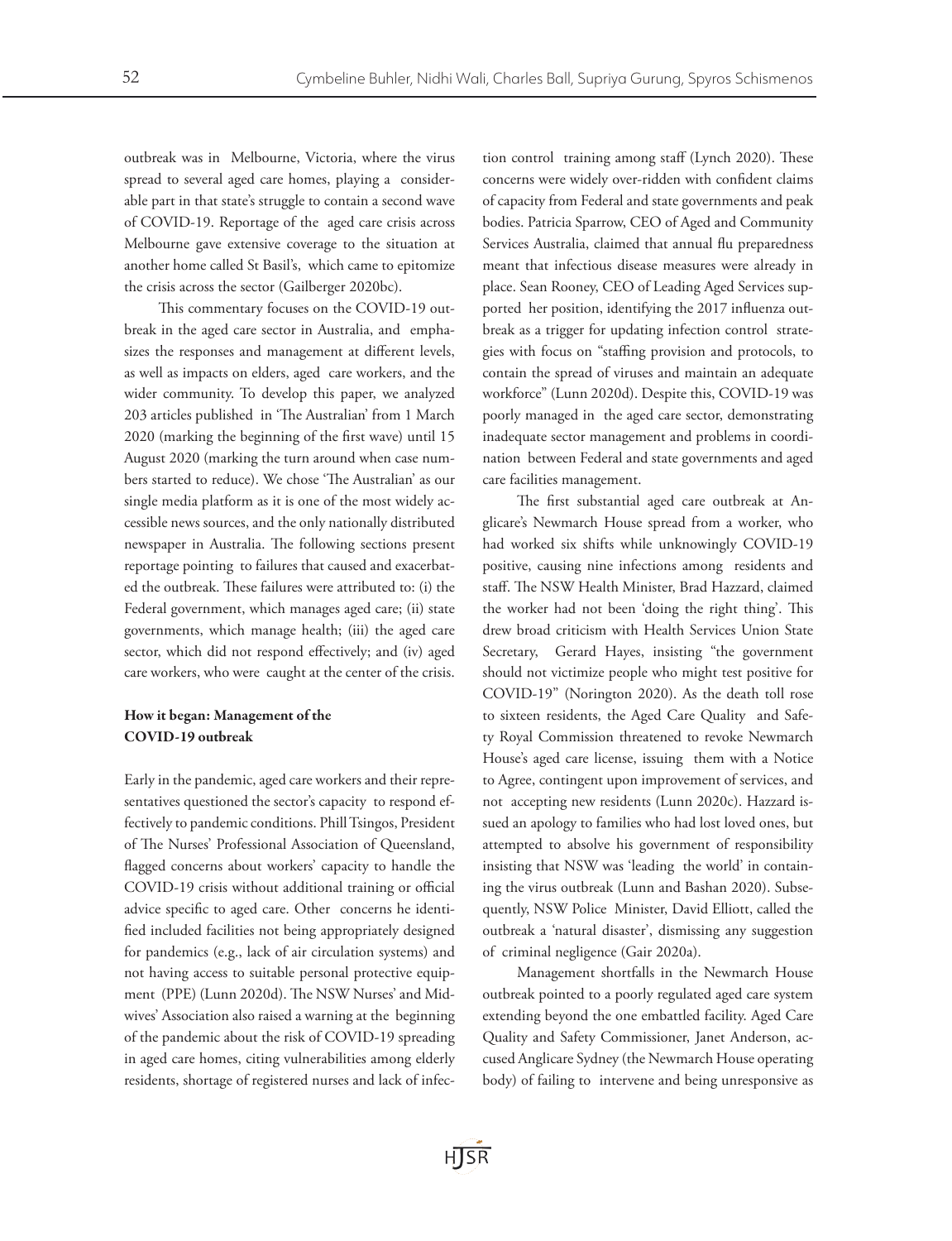they had waited six days before accepting staff assistance from the privately run Aspen Medical company to control the outbreak (Lunn and Gray 2020). Further, poor communication was identified as a key problem that ultimately resulted in the demise of some residents, with relatives complaining they had not been kept abreast of deteriorating conditions and had been excluded from decisions about their treatment (Bashan and Ore 2020). The deaths at Newmarch House highlighted several apparent inadequacies in service provision at that facility where residents reportedly endured 'nightmarish conditions' (Cornwall and Reid 2020).

#### Aged care workers: heroes or antagonists?

Aged care workers came under public scrutiny for spreading COVID-19 to their patients, resulting in several deaths (Ritchie 2020). At least two found themselves in a prolonged media spotlight, identified as potentially having indirectly spread COVID-19. Following the case of the nurse at Newmarch House (Bashan and Ore 2020), a Queensland nurse was found to be working while awaiting COVID-19 test results. The state's Chief Health Officer, Dr. Jeanette Young, accused the worker of peddling inconsistent disclosures regarding travel as she had failed to report a trip to Kuala Lumpur, Malaysia in late March 2020. At the time of the report, she was under investigation for possibly causing Australia's youngest COVID-19 death (McKenna 2020).

Meanwhile, aged care workers' own safety was compromised with circumstances that risked contracting the virus themselves (Hannan 2020). Understaffing and casualization of the workforce within the aged care sector were exposed as associated risks became evident, including workers being employed by multiple facilities and having no access to paid leave, making it financially unviable for them to miss shifts even if they were unwell (Hannan 2020; Sainty, and Parkes Hupton 2020). Victorian Health Minister, Jenny Mikakos, acknowledged this, saying "We know that we have a transient

workforce, a casualised workforce, working across many aged care facilities" (Sainty and Parkes-Hupton 2020). Shortages of aged care staff were addressed by the Federal government through re-deployment from private hospitals and interstate entities such as the Defense Force and Australian Medical Assistance Teams (Baxendale and Lunn 2020). Government rhetoric framed this in heroic terms, with Federal Health Minister, Greg Hunt, describing aged care workers as 'wonderful human beings' (Gailberger 2020a).

Much media attention was given to inadequacy in training, particularly among carers in private homes. Almost 70 percent of nursing home care workers trying to manage the outbreak had Certificate 3 qualifications,<sup>1</sup> requiring just six weeks' training (Lunn and Baxendale 2020). They were referred to as 'underqualified and inadequately trained' and many were not supplied with PPE (NCA Newswire 2020; Vinall 2020c). A United Workers Union survey of 1,000 carers found two-thirds felt unprepared to deal with a virus outbreak, and almost one-third said they had received no additional training in COVID-19 safety measures or how to use PPE (Hannan 2020; Lunn et al. 2020). Finally, as a response to Fair Work Commission findings, the Federal government provided eligible residential aged care employees access to paid pandemic leave (Lyons 2020). While this provision was welcomed, it was viewed as belated and narrow in scope with strict eligibility only reaching casual employees who work on a regular and systematic basis. Other concerns were the short-term limits (maximum three months), potentially inequitable rates, based on average earnings over the previous six weeks, and limits of scope, only approved until 29 March 2021. The risk remained that the most vulnerable would still fall through the cracks, and that staffing shortages would be unresolvable unless leave entitlement was extended to all (Hannan 2020; Lunn et al. 2020).

Since the outbreak of COVID-19 in several nursing homes in Australia, there has been an apparent increase in concern about the vulnerability of the nation's

<sup>1</sup> [https://www.tafensw.edu.au/course/-/c/c/CHC33015-02/Certificate-III-in-Individual-Support-\(Ageing\)-/.](https://www.tafensw.edu.au/course/-/c/c/CHC33015-02/Certificate-III-in-Individual-Support-(Ageing)-/) *Protection means isolation and lack of social connectedness.*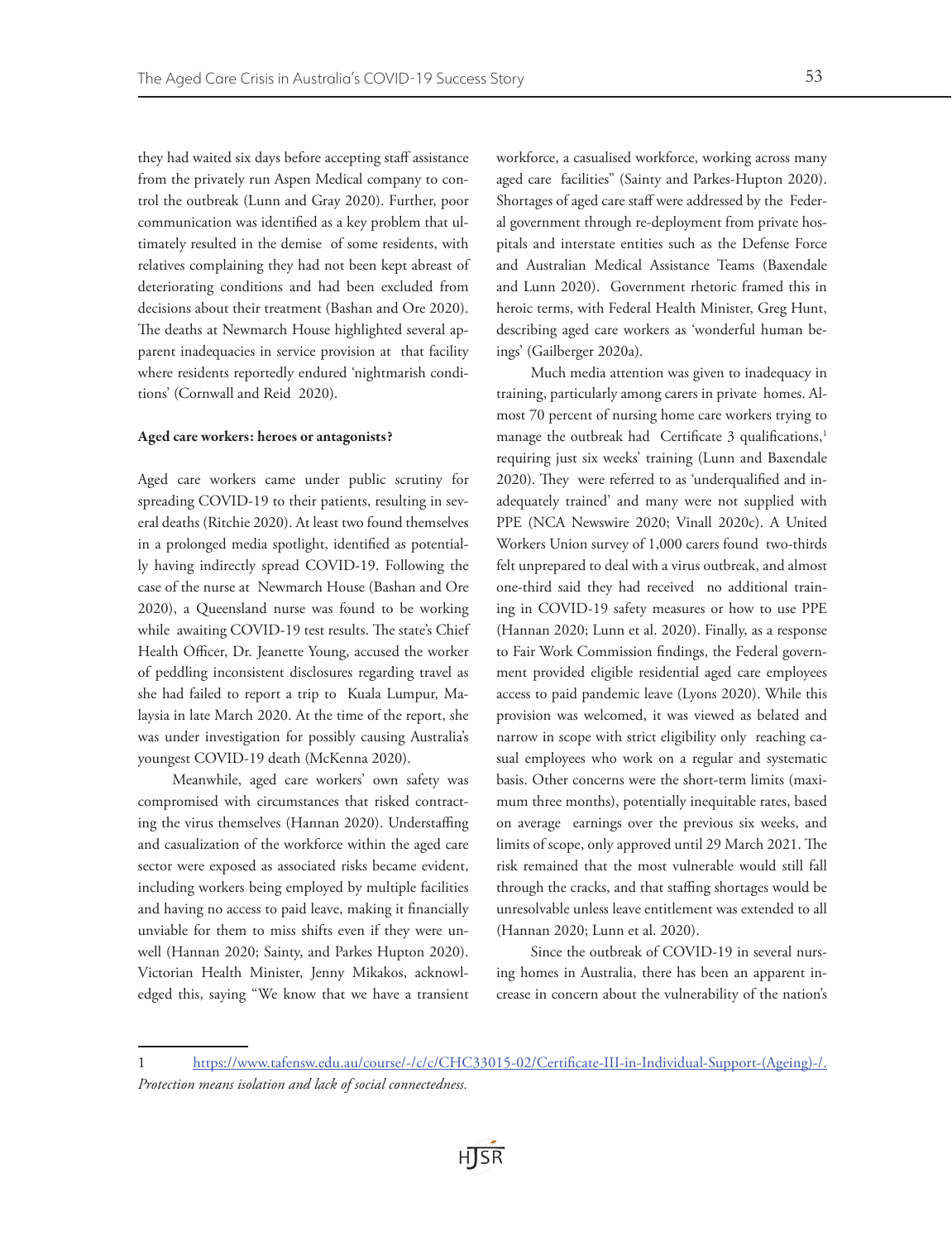elders. In relation to this, several media articles documented a public exchange of opinions over whether visits to aged care homes should be partially or completely restricted. In response to several aged care homes completely banning visits to their residents. Prime Minister Scott Morrison alluded to the frailty of elders, cited detriment to their health and well-being, and suggested that such measures exceeded the recommendations of the National Cabinet (Lunn 2020a, f). In recommending that homes should remain open to allow short visits by a maximum of two visitors once per day per resident, the Prime Minister threatened to introduce regulations to ban home closures altogether, except where exemption is granted by application (Lunn 2020a).

Although some aged care homes adopted measures such as remote interactions over Skype to allay the apprehension of families, there were still concerns that institutions prioritized fortifying their facilities against COVID-19 over ensuring good mental health of their residents (Lunn 2020b). However, Aged and Community Services Australia chief executive, Patricia Sparrow, rebutted that the sector had worked hard at being compliant with the confusing government guidelines, restricting visitation privileges based on the residents' needs. She maintained that care providers remained committed to supporting the mental and spiritual well-being of their residents (Lunn 2020f). Other public figures, such as Mark Veitch, Acting Director of Public Health Tasmania, opposed Prime Minister Morrison's stance (Denholm 2020). Sean Rooney of Leading Aged Services suggested that Mr. Morrison's comments were confusing to nursing home providers as they seemed to contravene general recommendations for elders over 70 years to remain isolated (Lunn 2020h). Rooney's observation was based on the concern that allowing families to visit aged care homes would present a logistical blunder as they were not equipped with sufficient PPE to prevent the spread of the virus in the care facilities. Further, despite Morrison's admonitions and other dissenting opinions, peak bodies, including Aged and Community Services Australia, insisted that the aged care providers should be commended for their work (Lunn 2020a).

In contrast to such commendations, reports were

surfacing of staff in some homes providing insufficient care for residents, subjecting them to missed meals (Holland-Batt 2020; Reid, and Lunn 2020) and dirty bed linen (Cornwall and Reid 2020). These instances of neglect were compounded by poor technical knowledge of handling disease outbreaks, such as failure to properly use and dispose of PPE (Gair 2020b,c). The state of care for elders following the lockdown reportedly deteriorated with accounts of residents being malnourished, dehydrated, soiled, heavily sedated, and isolated in their room for entire days (Markson, 2020; Piovesan 2020; Vinall 2020a,b). Insensitivity in communication from aged care facilities to elders' family members was widely reported. Reportage also strongly criticized the decision made by Victoria's Department of Health and Human Services to refuse hospital admission to elders infected with COVID-19, choosing instead to sedate them (Markson 2020; Piovesan 2020).

Widespread neglect of elders has been exposed through this pandemic, indicating a culture that undervalues elders (Letters 2020; Shanahan 2020). The cultural embeddedness of this problem was highlighted by a public fracturing between Federal and state governments as the crisis in aged care peaked, with Victoria's Premier, Daniel Andrews, declaring nursing homes unsafe (Baxendale and Lunn 2020) and Federal government condemning of Andrews' lock down policies and their impact on the economy. The Prime Minister attempted to avert erosion of public confidence in the sector, insisting that aged care homes were doing a 'good job', citing that just 13 out of 430 homes across Melbourne required close monitoring (Lunn and Varga 2020). The media weighed in on this public spat, framing a rhetorical invitation for public judgement: "…whether the public believes the Victorian outbreak, the need for draconian restrictions and deaths of the elderly are Morrison's fault or Daniel Andrews's responsibility..." (Shanahan 2020), but clearly apportioning blame to the state's Labor response: "Are these hour-long daily briefings a masterclass in obfuscation or soliloquies in crisis theatre? The Premier's skill of bending words like Beckham, around a pesky press pack, to connect with the #IStandWithDan crowd is counterproductive. He simply deflects and confuses" (Editorial 2020).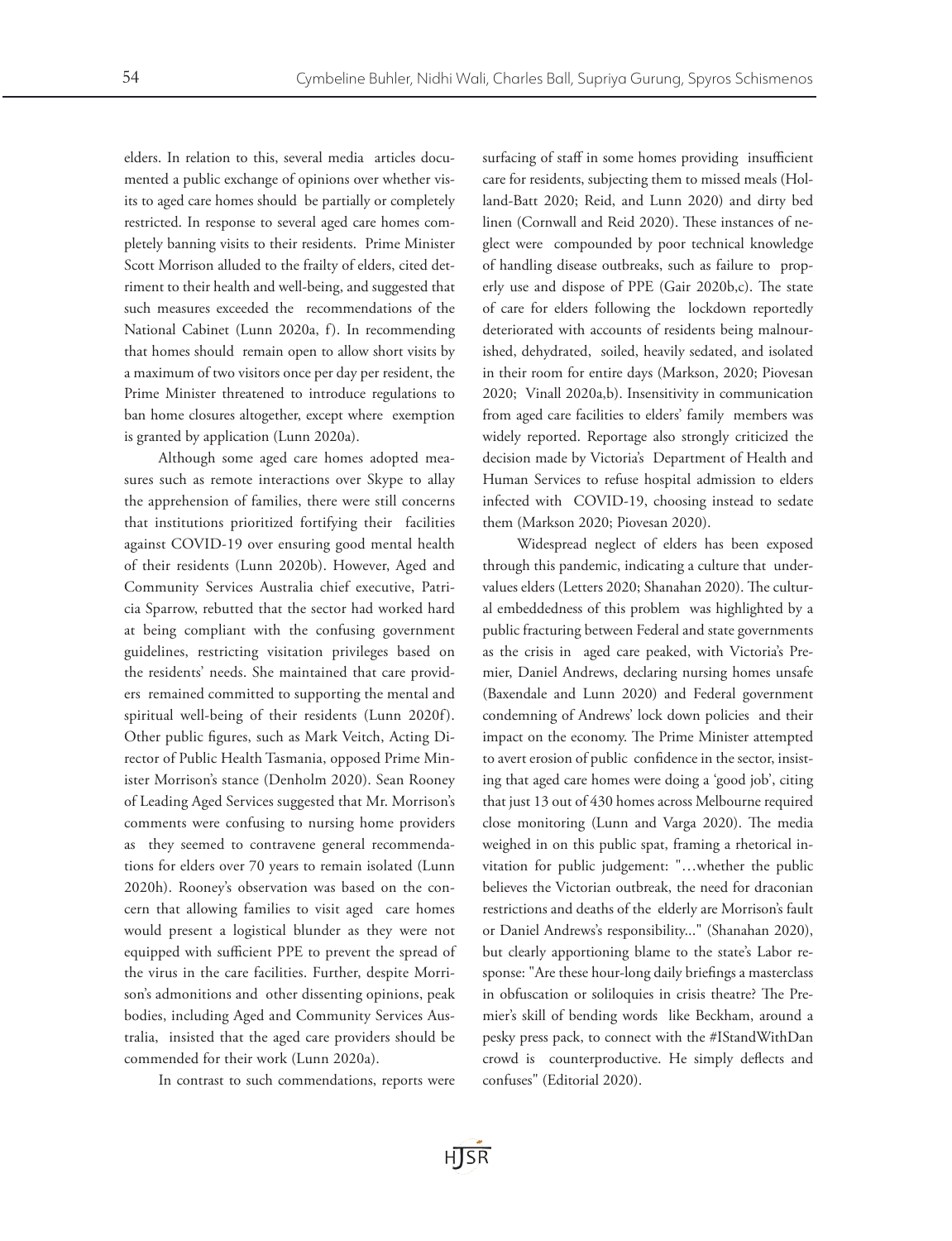## Discussion

The aged care sector was sorely neglected long before COVID-19, with the pandemic only bringing to highlight the crisis. Prior to the pandemic, more than half of all aged care homes nationwide were operating at a loss, particularly those in rural and remote areas (Garcia 2020). Additionally, despite a growing demand for residential aged care, there has been inadequate expansion in the number of places available and in funding. This shortfall has been overseen by successive governments (Ergas 2020). Governmental neglect of economic losses suffered by the sector, and the growth of demand were highlighted by COVID-19, exacerbating an already critical situation (Lunn 2020g). Yet, this pattern of neglect continued throughout the pandemic with the sector continually side-lined by the government.

Although the Prime Minister announced that AU\$500 million of the AU\$2.4 billion health stimulus released by the Federal government would be allocated to support the needs of the aged care sector, aged care representatives were skeptical about the adequacy of this package given how severe the situation was. This skepticism was proved right, as the AU\$500 million financial package failed to remedy what the Royal Commission on Aged Care Quality and Safety's interim report termed 'system-wide problems' (Lunn 2020g). In a further discussion paper, the Royal

Commission highlighted the need for AU\$20 billion a year of investment in the aged care sector to implement improvements (Trincia 2020).

Some media articles indicated the need for changes in how aged care facilities are viewed if the sector is to be revitalized. Many aged care facilities are now viewed as being part of a 'highly privatized' sector, operating as large-scale organizations that prioritize profits over care (Lunn 2020g; Lunn, and Baxendale, 2020; Trincia 2020). Casualization of the workforce is also a result of this profit-driven business model. The private sector relied heavily on its workers to provide care for the elderly but did not equip them with adequate rights and resources (Lunn and Baxendale 2020; Lunn 2020g). In one instance, in the early outbreak period, care workers were asked to supply their own masks at work (Lunn 2020e; Lunn, and Baxendale 2020). There were also cases where facilities employed temporary visa holders who were paid at lower rates than other workers (Lunn and Baxendale 2020). In combination with inadequate staffing, poor infection control measures and PPE not supplied due to cost-cutting measures, it is unsurprising

that the sector was rendered so vulnerable to the COVID-19 virus (Vinall 2020c).

The COVID-19 pandemic has highlighted several gaping inadequacies within the Australian aged care sector, which require a systematic and multilateral resolution. Our research at the Humanitarian and Development Research Initiative at Western Sydney University, aims to address these issues and reduce isolation-related vulnerabilities by developing innovative, locally based initiatives of care that support the ageing population. We are in the process of developing a community-driven initiative that supplements existing support structures at the local level. Having such local community connections in Australia could be particularly beneficial in activating localized support for older generations in peri and post emergencies, such as pandemics and weather extremes (Schismenos et al. 2021). This initiative could also find applications in more countries that have ill-prepared aged care sectors, and elders who experience social isolation. Importantly, adopting this approach will facilitate older people to age in their own homes and local communities in accord with their preference.

## References

- Bashan, Y., and Ore, A. 2020. "Coronavirus: Anger Rises as Home's Death Toll Hits 12 with More Expected to Die." *The Australian*. Retrieved April 28, 2021: (https://www.theaustralian.com.au/ nation/coronavirus-anger-rises-as-homes-deathtoll-hits-12-with more-expected-to-die/news-story/785c8ba5854ea6e66bf8ec2ca904d01c **)**.
- Baxendale, R., and Lunn, S. 2020. "Coronavirus Victoria: Grim toll as unskilled staff put Melbourne aged careHomes at Risk." *The Australian*. Retrieved January 20, 2021: https://www.theaustralian. com.au/nation/politics/grim-toll-as-unskilledstaff-put-melbourneagedcare-homes-at-risk/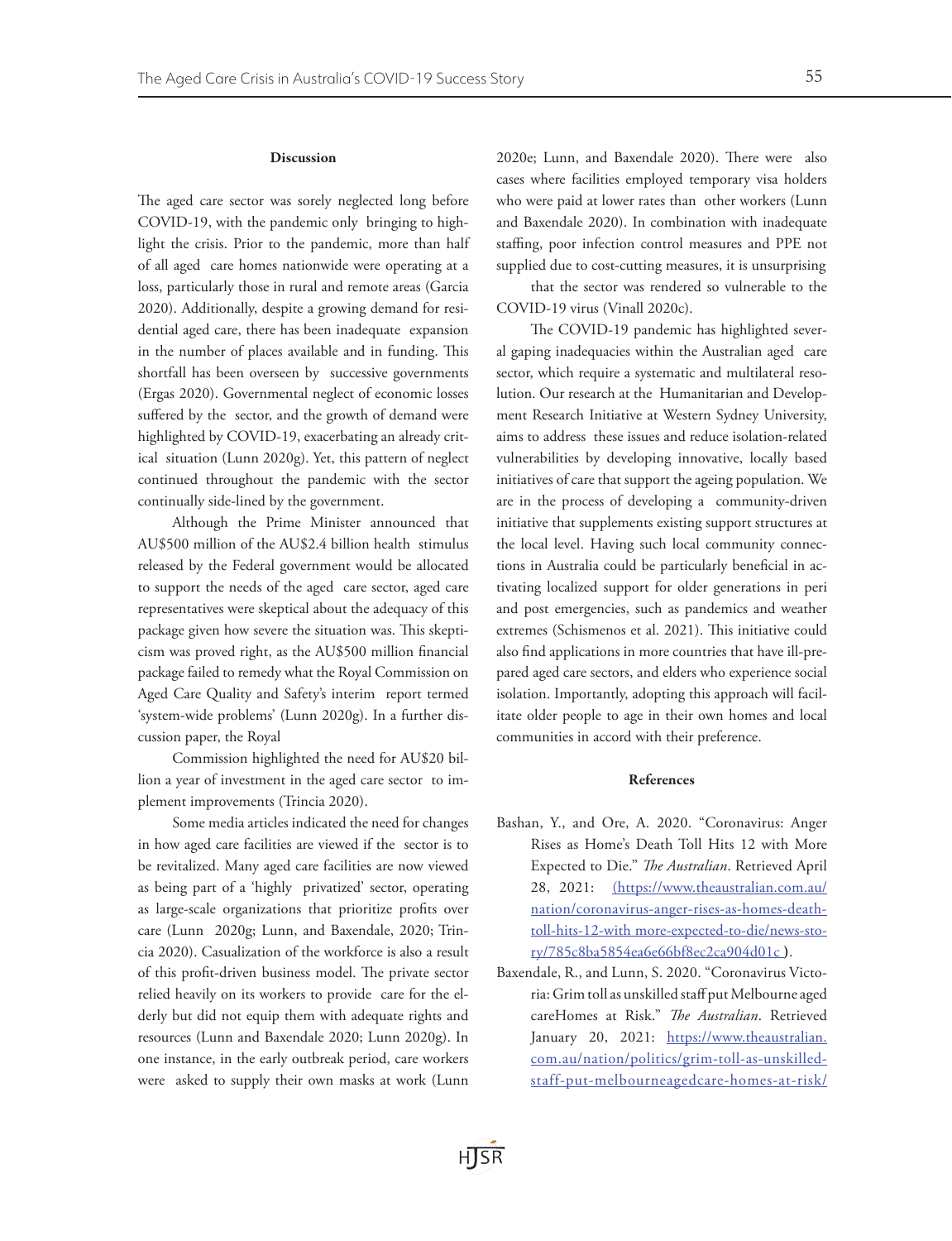news-story/863182db7610ba22d304f82fec-3cd30a).

- Cameron, E.E., Nuzzo, J.B., and Bell, J.A. 2019. "Global Health Security Index: Building
- Collective Action and Accountability." *Nuclear Threat Initiative and Johns Hopkins Bloomberg School of Public Health*. Retrieved: (https://www.ghsindex. org/wp-content/uploads/2019/10/2019-Global Health-Security-Index.pdf).
- Cornwall, D., and Reid, I. 2020. "Dirty Bedsheets' as Virus Forces aged careStaff into Isolation." *The Australian.* Retrieved January 17, 2021: ([https://www.theaustralian.com.au/news/dirty](https://www.theaustralian.com.au/news/dirty-bedsheets-as-virus-)[bedsheets-as-virus-f](https://www.theaustralian.com.au/news/dirty-bedsheets-as-virus-)orces-agedcare-staff-into-isolation/news-story/d2e7b318419ca6586a9dec-00c3f3ea8d).
- Denholm, M. 2020. "Coronavirus Australia: Tas Goes it Alone on Key Virus Measures." *The Australian*. Retrieved January 12, 2021: https://www. theaustralian.com.au/nation/coronavirus-australia-tas-goes-italone-on-key-virus-measures/ news-story/6acae632341b082033e528ff-6cfb41d7).
- DoH. 2021. "Coronavirus (COVID-19) Current Situation and Case Numbers." *Australian Government, Department of Health (DoH)*. Retrieved January 20,2021: (https://www.health.gov.au/ news/healthalerts/novel-coronavirus-2019-ncovhealth-alert/coronavirus-covid-19-current-situation-and-casenumbers#cases-in-aged-care-services).
- Editorial. 2020. "Outbreak Exposes Failures in Leadership and Systems." *The Australian.* Retrieved January 21, 2021: (https://www.theaustralian. com.au/commentary/editorials/outbreak-exposes-failures-inleadership-and-systems/news-story/11e5f3dbe9e64db2f34c3def38f00b24).
- Ergas, H. 2020. "Waves of Boomers Will Test aged careFoundations." *The Australian.* Retrieved January 13, 2021: (https://www.theaustralian.com. au/commentary/waves-of-boomers-will-testagedcare foundations/news-story/7efb090fb7aee-7d4016ae922a8cde48a ).
- Gailberger, J. 2020a. "Coronavirus Crisis: Health Min-

ister Greg Hunts Sets the Record Straight on Vic Outbreak." *The Australian.* Retrieved January 11, 2021: (https://www.theaustralian.com. au/news/latestnews/coronavirus-crisis-healthminister-greg-hunts-sets-the-record-straighton-vic-outbreak/newsstory/bf6e90e92e0afb-56f30580aa09c8e698).

- Gailberger, J. 2020b. "Infected Nursing Homes in Victoria Kept Secret from Broader Public."*The Australian.* Retrieved January 11, 2021: (https:// www.theaustralian.com.au/news/latest-news/ infected-nursinghomes-in-victoria-kept-secret-from-broader-public/newsstory/68673fac-517707d013260a04992b4ad6).
- Gailberger, J. 2020c. "St Basil's and Epping Gardens COVID-19 Outbreak Independent Review Released." *The Australian*. Retrieved January 11, 2021: (https://www.theaustralian. com.au/news/latest-news/stbasils-and-epping-gardens-covid19-outbreak-independent-review-released/newsstory/61852decdb2ce-929c01e5693507fdd8b).
- Gair, K. 2020a. "Coronavirus: Police Probe aged careNeglect Claims at Newmarch House." *The Australian.* Retrieved January 12, 2021: (https://www. theaustralian.com.au/nation/coronavirus-police-probe agedcare-neglect-claims-at-newmarchhouse/news-story/5e16ff87139f95bd94915bb-2186ba2fc).
- Gair, K. 2020b. "Coronavirus: Families Race to Get Loved Ones Out." *The Australian*. Retrieved January 2021: (https://www.theaustralian.com.au/ nation/coronavirus-families-race-to-get-lovedones-out/newsstory/c55544cf416b4e6238b-51cd91db1f92f).
- Gair, K. 2020c. "Coronavirus: Death No 16 as Newmarch House Home in Hygiene Horror." *The Australian*. Retrieved January 2021: (https://www. theaustralian.com.au/nation/politics/coronavirus-death-no16-as-newmarch-house-home-inhygiene-horror/news-story/21172303c491d3bb-2b7840a8ae62cca).
- Garcia, P. 2020. "Let's Do Better for Our Elders." *The Australian.* Retrieved February 12, 2021: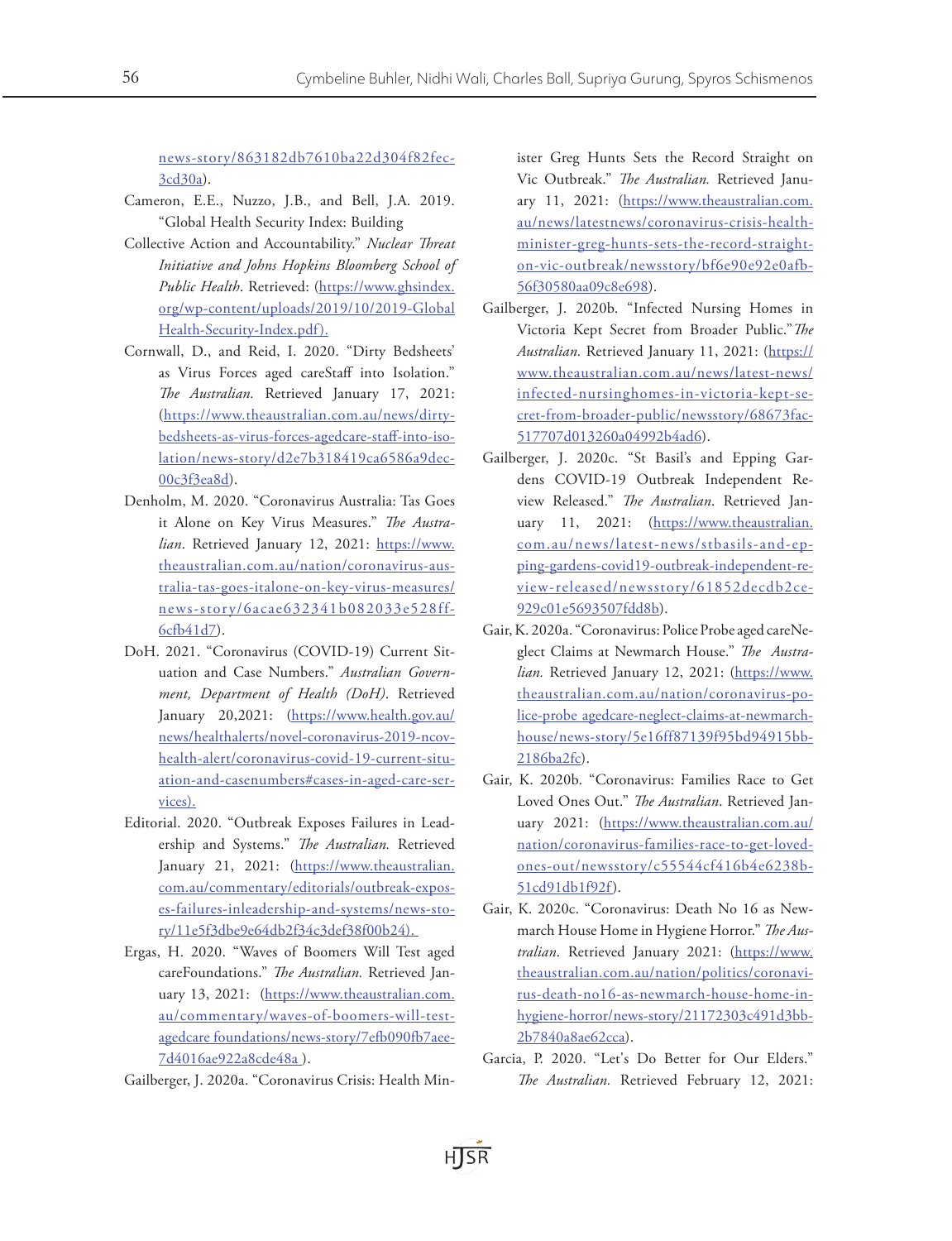(https://www.theaustralian.com.au/commentary/lets-do-better-for-our-elders/news story/ed-2644623d1162c68fd2d0e6665e4e12 ).

- Georgeou, N., and Hawksley, C. (eds) 2020. "State Responses to COVID-19: A Global Snapshot at 1 June 2020." *Western Sydney University,* Penrith*.*  https://doi.org/10.26183/5ed5a2079cabd
- Hannan, E., 2020. "Aged Care Workers Secure Paid Coronavirus Leave." *The Australian.* Retrieved February 12, 2021: https://www.theaustralian. com.au/nation/politics/aged-care-workers-secure-paid-coronavirusleave/news-story/db-69c57f96579bbe88771d4c554edc2d).
- Holland-Batt, S. 2020. "Coronavirus: Aged Care Languishes in our Harbours of Neglect." *The Australian*. Retrieved January 2021: (https://www.theaustralian.com.au/inquirer/coronavirus-agedcarelanguishes-in-our-harbours-of-neglect/news-story/ cf31fb3d952ddad73aeee7c0fd41e830).
- NCA Newswire. 2020. "Aussies Consider Taking Loved Ones out of Aged Care: Survey." *The Australian.*  Retrieved January 2021: (https://www.theaustralian.com.au/breaking-news/aussies-consider-taking loved-ones-out-of-aged-care-survey/news-story/94957ceb2d9d04877d4e6274f1de66b4).
- Letters. 2020. "Neglect of the Elderly is a Cultural flaw, Not Some Government Failing." *The Australian*. Retrieved January 19, 2021: (https://www.theaustralian.com.au/commentary/letters/neglect-of-the elderly-is-a-cultural-flaw-not-some-governmentfailing/newsstory/da43edd3149d89c2bc03c09d-4442ccab).
- Lunn, S. 2020a. "Coronavirus: aged careHomes Ordered to Lift Bans on Visitors." *The Australian.*  Retrieved January 17, 2021: (https://www. theaustralian.com.au/nation/coronavirus-agedcare-homes-ordered-to-liftbans-on-visitors/ news-story/8a21886b94e8a9547b5d8810ef-32cf8).
- Lunn, S. 2020b. "Coronavirus: Aged Care Homes Standing Firm on Visitation Despite PM Call." *The Australian.* Retrieved January 17, 2021: (https://www.theaustralian.com.au/nation/coronavirus-aged-care-homesstanding-firm-on-vis-

itation-despite-pm-call/news-story/7bd-2721e294420016064d96020ed4055).

- Lunn, S. 2020c. "Coronavirus: Nursing Homes Slam Door on PM's Demand to Allow Visitors." *The Australian*.Retrieved January 10, 2021: (https:// www.theaustralian.com.au/nation/coronavirus-nursing-homesslam-door-on-pms-demand-to-allow-visitors/news-story/3eb58385ffe15af2d8c502f272fd6229).
- Lunn, S. 2020d. "Coronavirus Outbreak 'Will Leave Aged Care Exposed.'" *The Australian.* Retrieved January 15, 2021: (https://www.theaustralian.com.au/ nation/coronavirus-outbreak-will-leave-aged careexposed/news-story/aa16ead58f297269be720bd-4798cd513).
- Lunn, S. 2020e. "Coronavirus Pandemic Brings Failing aged careSystem into Full View." *The Australian*. Retrieved February 22, 2021: (https://www. theaustralian.com.au/nation/politics/coronavirus-pandemicbrings-failing-agedcare-system-into-full-view/news-story/dc613165d7c539a0abaf-062facc7d55f).
- Lunn, S. 2020f. "Coronavirus: PM Calls for Aged Care Homes to Ease Rules." *The Australian*. Retrieved January 12, 2021: (https://www. theaustralian.com.au/nation/coronavirus-pmcalls-for-aged-care-homes to-ease-rules/news-story/45b0801af016115b1d26e131ce7e2ad6).
- Lunn, S. 2020g. "Double Taxation Whammy Proposal Looms for Aged Care." *The Australian*. Retrieved January 17, 2021: (https://www.theaustralian. com.au/nation/double-taxation-whammy-proposal-loomsfor-aged-care/news-story/26f0990a0e55fcb36711668fa3d46ea7).
- Lunn, S. 2020h. "Elderly in Lockdown: the Backlash". *The Australian*. Retrieved January 17, 2021: (https://www.theaustralian.com.au/nation/elderly-in-lockdown-the-backlash/newsstory/ba20d-912c952416a8575a89ccb19b7c0).
- Lunn, S., and Bashan, Y. 2020. "Coronavirus: aged care-Warning as Cases Climb and Advises Steps in." *The Australian.* Retrieved February 19, 2021: (https:// www.theaustralian.com.au/nation/politics/coronavirusagedcare-warning-as-cases-climb-and-ad-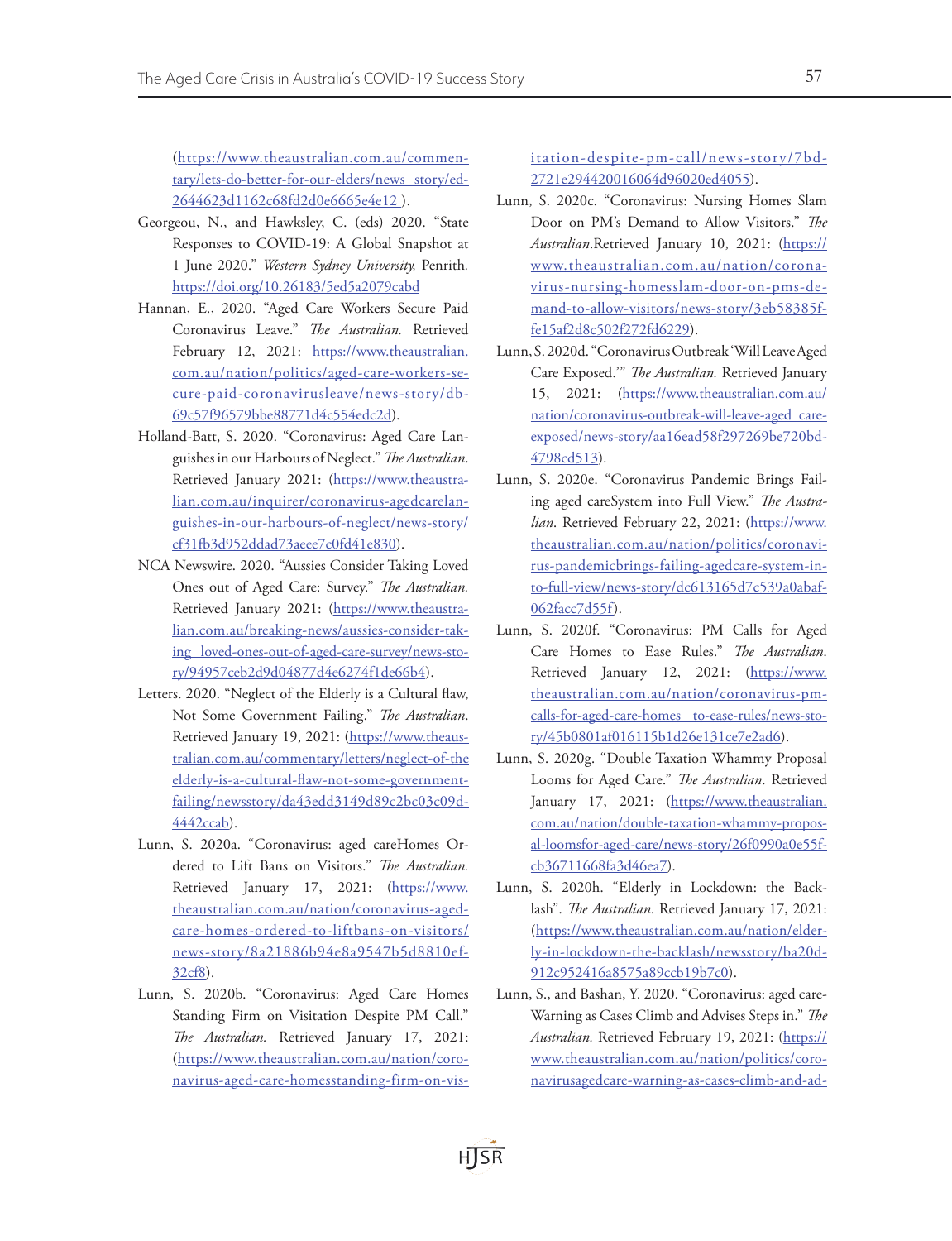viser-steps-in/newsstory/f634fd617cedd6e6ef-3a4f349ba0e4ad).

- Lunn, S., and Baxendale, R. 2020. "Coronavirus Victoria: Grim toll as Unskilled Staff Put Melbourne aged careHomes at Risk". *The Australian*. Retrieved January 11, 2021: (https://www.theaustralian.com. au/nation/politics/grim-toll-as-unskilled-staffput-melbourne agedcare-homes-at-risk/news-story/863182db7610ba22d304f82fec3cd30a).
- Lunn, S., Baxendale, R., and Caisley, O. 2020. "Aged and Confused Over Care Federal Intervention in Victoria." *The Australian*. Retrieved February 13, 2021: (https://www.theaustralian.com. au/nation/aged-andconfused-over-care-federal-intervention-in-victoria/newsstory/977c32f-96c12ae1d5441d7d4e398ffce).
- Lunn, S., and Gray, L.M. 2020. "Coronavirus: Anglicare 'Too Slow to Adapt' as Crisis Struck." *The Australian.* Retrieved January 11, 2021: (https://www. theaustralian.com.au/nation/coronavirus-anglicare-too-slowto-adapt-as-crisis-struck/news-story/ 58c2a9a1851f4de58b370418e254dbc1).
- Lunn, S., and Varga, R. 2020. "Coronavirus: Scott Morrison Backs Nursing Homes as Death Toll Surges to 49". *The Australian.* Retrieved January 17, 2021: (https://www.theaustralian.com.au/nation/ victoriasaged-care-sector-performing-well-despite-some-distressing-cases-scott-morrison/newsstory/fe95ea82982f746a2526ffebae8a2239).
- Lynch, J. 2020. "Estia Nursing Home Residents Infected; Announces Write Down." *The Austra*lian. Retrieved January 16, 2021: (https://www. theaustralian.com.au/business/companies/estia-nursing-home-residentsinfected-announces-write-down/news-story/bdbbad95b3b23fc-186bca4c1d315c9f4).
- Lyons, E. 2020. "Aged Care Staff to Get Paid Pandemic Leave." *The Australian*. Retrieved February 17, 2021: (https://www.theaustralian.com. au/breaking-news/aged-care-staff-to-get-paidpandemic-leave/newsstory/42b85c30beb8e3f-656481f9691a460f4).
- McKenna, M. 2020. "Coronavirus: Infected nurse 'kept changing her story." *The Australian.* Retrieved Janu-

ary 21, 2021: (https://www.theaustralian.com.au/ nation/coronavirus-infected-nurse-kept-changing her-story/news-story/5bb508e370c124d39352b-3da490485b1).

- Markson, S. 2020. "Sick Sedated Residents Trapped in aged careHomes." *The Australian*. Retrieved January 19, 2021: (https://www.theaustralian.com.au/ nation/sick-sedated-residents-trapped-in-agedcare homes/news-story/e5dbfc18acf5ca560869de825f-60e0ca).
- Norington, B. 2020. "Coronavirus: NSW Health Minister Brad Hazzard 'Victimised Low-Paid Worker.'" *The Australian.Retrieved February 18, 2021*: (https://www.theaustralian.com.au/nation/politics/coronavirus-nsw-health-minister-brad-hazzard victimised-lowpaid-worker/news-story/ee6e-1949a224b979a098e508e8a316c7).
- Piovesan, A. 2020. "St Basil's aged careHome Residents Set to Return Under Repatriation Plan." *The Australian.* Retrieved January 19, 2021: (https://www. theaustralian.com.au/breaking-news/st-basilsagedcare-home residents-set-to-return-under-repatriation-plan/news-story/c7d96fbf9f7ed0d024b-16dc66293f7e8).
- Reid, I., and Lunn, S. 2020. "Coronavirus: aged careResident Fifth to Die of Virus." *The Austra*lian. Retrieved January 2021: (https://www. theaustralian.com.au/nation/coronavirus-agedcare-resident-fifth-to-dieof-virus/news-story/ c9f2352483ed5103a68e8f5b8aad863e).
- Rieger, J.M. 2020. "40 Times Trump Said the Coronavirus Would Go Away." *The WashingtonPost*. Retrieved January 20, 2021: (https://www.washingtonpost.com/video/politics/40-times-trumpsaid-the-coronaviruswould-go-away/2020/04/30/ d2593312-9593-4ec2-aff7-72c1438fca0e\_video. html).
- Ritchie, E. 2020. "Nursing Home Toll at 11 as Five More Die." *The Australian. Retrieved February 11, 2021*: (https://www.theaustralian.com.au/nation/ nursing-home-toll-at-11-as-five-more-die/news story/58daa90433baf63e71a684a38d0782a7).
- Sainty, L., and Parkes-Hupton, H. 2020. "Victoria Records 363 New Cases, Three Deaths as Virus